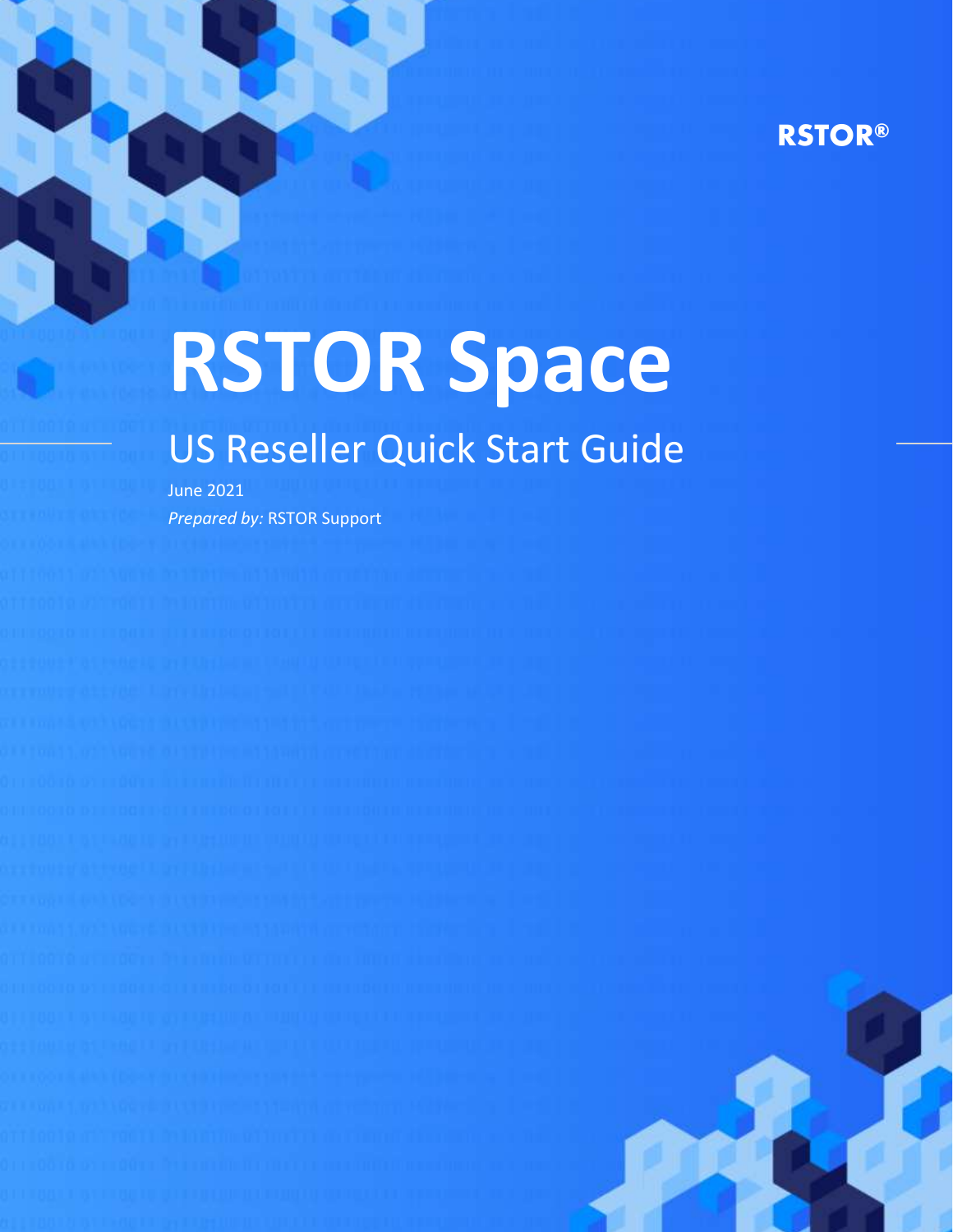

# **Table of Contents**

| 1.1 |                                                                                                                                                                                                                                 |  |
|-----|---------------------------------------------------------------------------------------------------------------------------------------------------------------------------------------------------------------------------------|--|
|     |                                                                                                                                                                                                                                 |  |
|     |                                                                                                                                                                                                                                 |  |
|     |                                                                                                                                                                                                                                 |  |
| 2.2 |                                                                                                                                                                                                                                 |  |
| 2.3 | م بالمستندر المستندر المستندر المستندر المستندر المستندر المستندر المستندر المستندر المستندر المستندر المستندر<br>14. يستندر المستندر المستندر المستندر المستندر المستندر المستندر المستندر المستندر المستندر المستندر المستندر |  |
|     |                                                                                                                                                                                                                                 |  |
|     |                                                                                                                                                                                                                                 |  |
| 3.2 |                                                                                                                                                                                                                                 |  |
|     |                                                                                                                                                                                                                                 |  |

RSTOR Space™ US Reseller Quick Start Guide ©2021 RSTOR®

All product and company names are trademarks" or registered<sup>®</sup> trademarks of their respective holders.<br>Use of them does not imply any affiliation with or endorsement by them. <u>R-Stor Inc. Legal Privacy</u>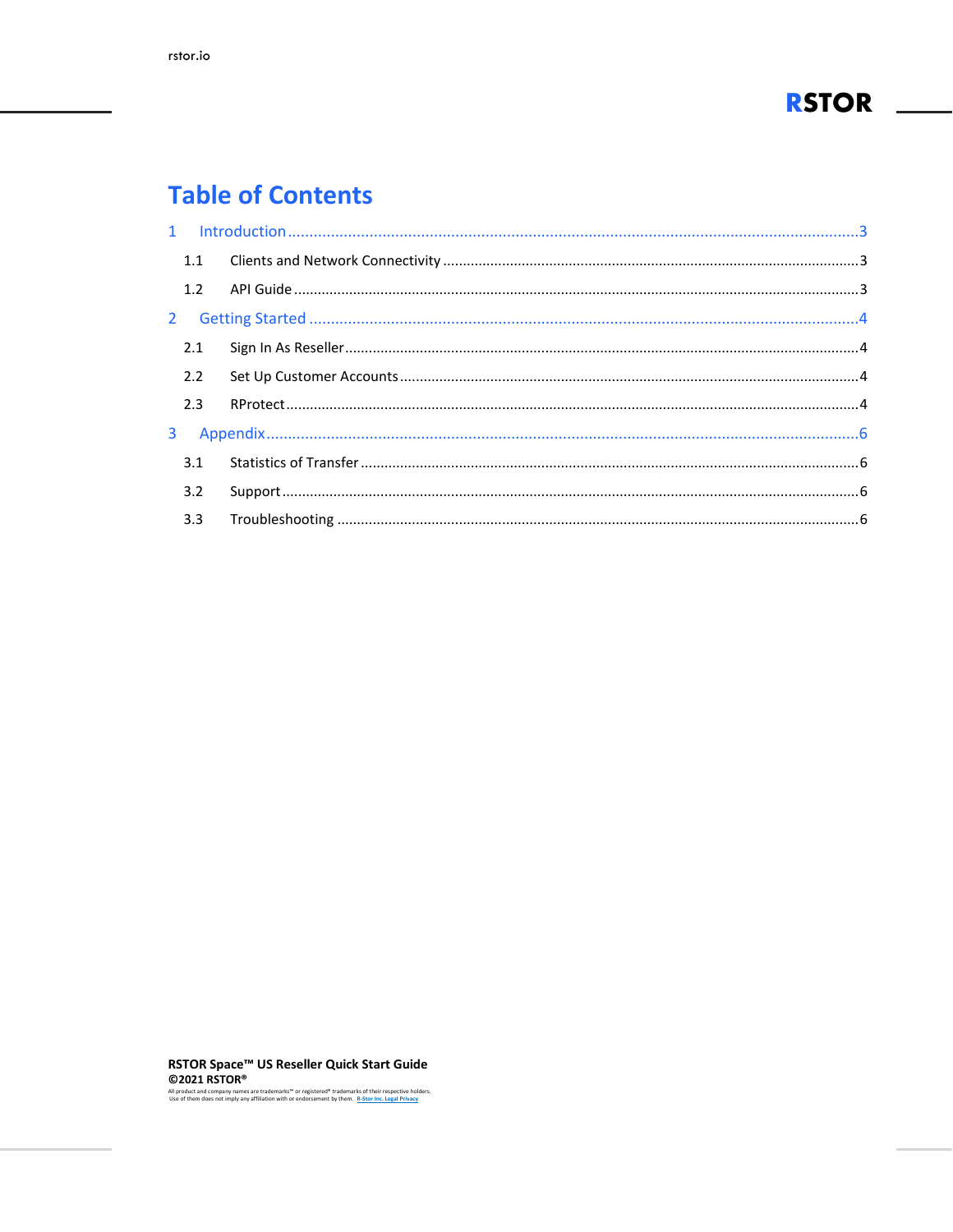

# <span id="page-2-0"></span>**1 Introduction**

**RSTOR SPACE™** is RSTOR's core product offering that is **S3 compatible** with public and hybrid infrastructures. RSTOR Space allows customers to safely store their data with multi-copy geographically distributed data protection, immutability options and eventually consistent replication. RSTOR Space is hyper-scalable to serve the needs of varying workload types.

As an S3 compatible storage system, RSTOR Space can easily be integrated with existing S3 compatible applications.

An **S3 bucket** is a public cloud storage resource which contains objects. The Simple Storage Service **(S3)** data model uses a flat structure, there is no hierarchy of folders and subfolders, all objects are stored inside the root of the bucket. It is possible to filter objects using prefixes and delimiters to a subset of the bucket. An object is uniquely identified by its bucket, its full name (also known as object ID) and optionally the associated metadata.

#### <span id="page-2-1"></span>**1.1 Clients and Network Connectivity**

RSTOR Space exposes an S3 compatible interface over HTTPS. The interface can be used in two ways:

Interactively:

- RSTOR's Native Web GUI, best for simplified management access (https://s3.<resellername>.rstorcloud.io/)
- Third-Party S3 compatible GUI or CLI client

Programmatically:

• Via API calls with S3 compatible SDKs or libraries with Endpoint, Access Key and Secret Key credentials

#### <span id="page-2-2"></span>**1.2 API Guide**

The API Guide is accessible from the RSTOR Space Web GUI:

https://s3.<resellerername>.rstorcloud.io/apidoc/index.html

RSTOR Space Object Storage has been tested against all major SDKs for S3 clients (python library, AWS SDK Go library, AWS SDK JS library), S3 GUIs (CyberDuck, S3browser), and various S3

**RSTOR Space™ US Reseller Quick Start Guide ©2021 RSTOR®** All product and company names are trademarks™ or registered® trademarks of their respective holders. Use of them does not imply any affiliation with or endorsement by them. **[R-Stor Inc. Legal Privacy](https://www.rstor.io/legal-privacy/)**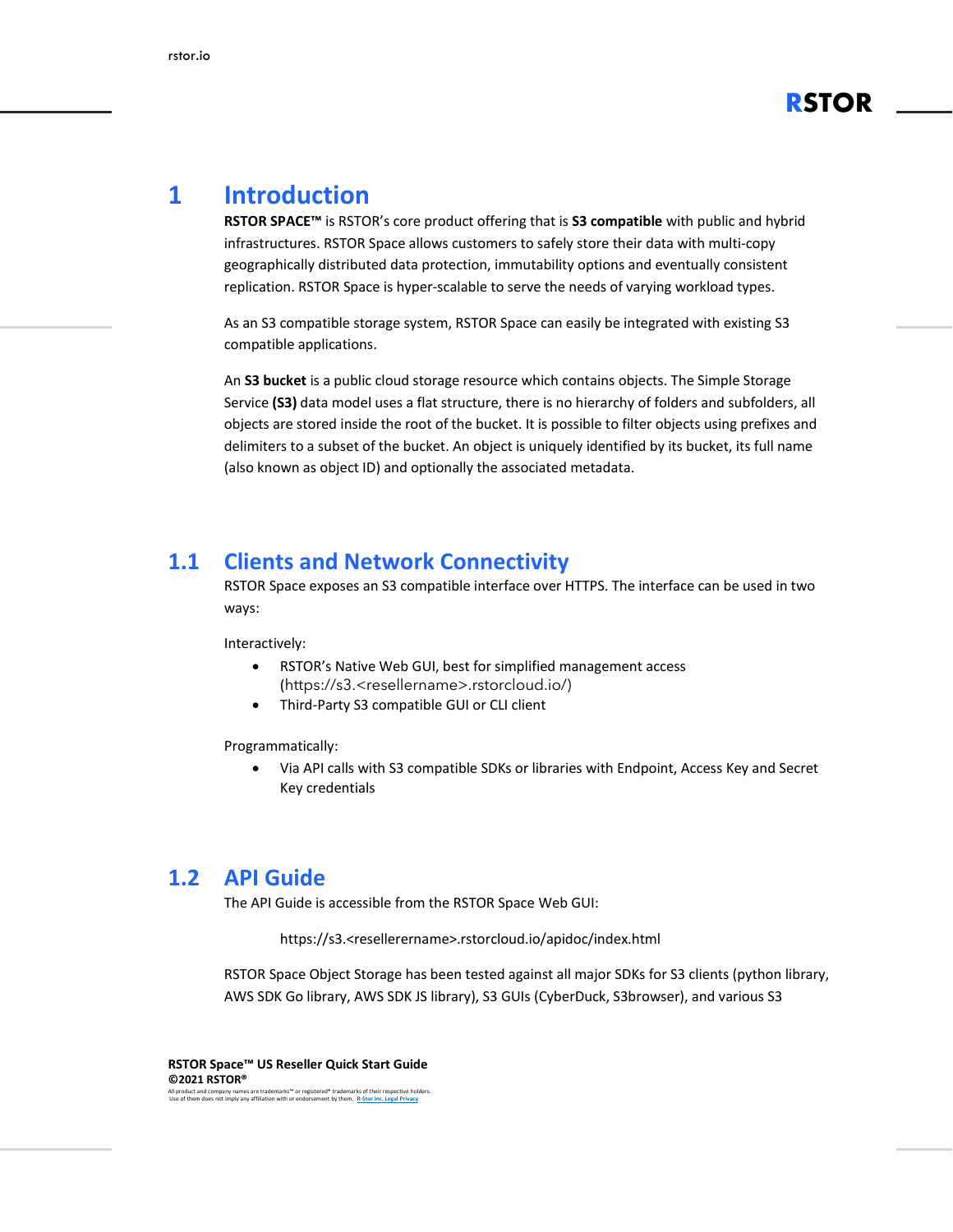

capable applications. Please check with RSTOR for the compatibility listing, if you do not see one applicable to your needs, let us know.

#### <span id="page-3-0"></span>**2 Getting Started**

Additional information about all of the options available is located in the RSTOR Space User Guide.

#### <span id="page-3-1"></span>**2.1 Sign In As Reseller**

To access the Reseller interface, use the following URL, inserting your reseller account name: https://<resellername>.rstorcloud.io/admin/signin.

#### <span id="page-3-2"></span>**2.2 Set Up Customer Accounts**

A Reseller sub-account (Customer Account) is created by using the add in the upper right corner of the web GUI of the Customer page (or through the RSTOR API). This is used by the Root account to create the customer sub accounts.

**Name**: Name of customer account

**Emai**l: Email address for the customer sub-account administrator or owner/user

**Password**: Password for the sub-account administrator or owner/user

**\*NOTE\*** It is strongly advised that after the account has been created by clicking "Add Customer", you then click "Reset Password" in the customer details to generate a password reset URL to be sent to the customer, rather than sending the password that was entered for the account creation.

These are the required fields that must be entered to create a sub-tenant account.

Once you have created the sub-tenant account choose which RSTOR services you will be providing to the account. Both Space and Transporter are enabled by default. Then proceed to the RProtect screen to whitelist the customer's IP address(es) for access to RSTOR Space.

#### <span id="page-3-3"></span>**2.3 RProtect**

RProtect is a feature that enables granular whitelisting to resources for both Reseller and Customer personalities.

**RSTOR Space™ US Reseller Quick Start Guide ©2021 RSTOR®**

All product and company names are trademarks™ or registered® trademarks of their respective holders. Use of them does not imply any affiliation with or endorsement by them. **[R-Stor Inc. Legal Privacy](https://www.rstor.io/legal-privacy/)**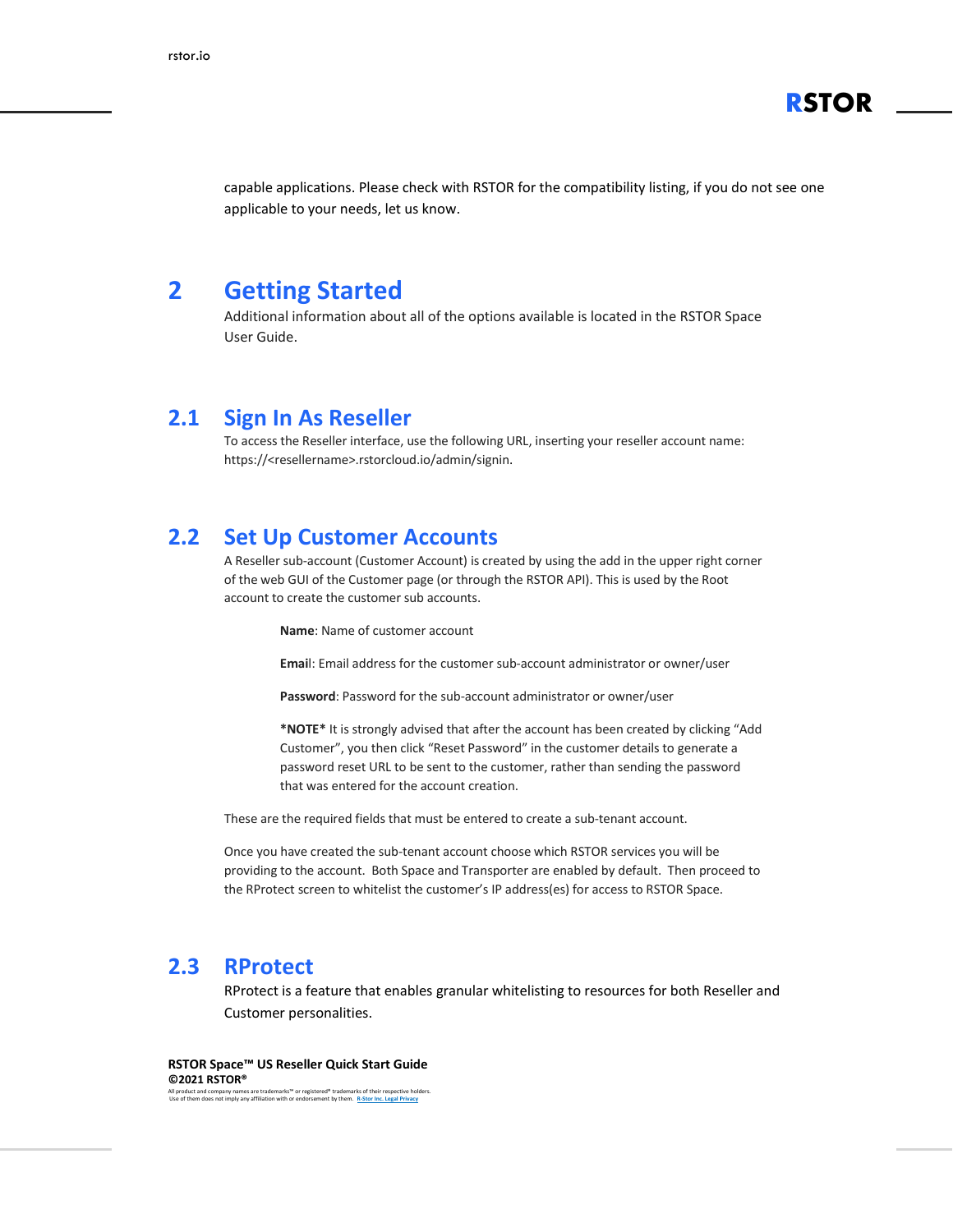

RProtect can explicitly ensure that no one, except a select IP address or a range of IP addresses have access to a specific resource. *It can also be used to remove all restrictions by using 0.0.0.0/0 as the whitelisted IP address.* RProtect currently works with IPv4 and is not designed for IPv6.

RProtect is accessed from the top navigation bar of the web GUI. Choose the customer sub-account from the dropdown, then click ADD RULE.

IP whitelist rules will be automatically approved when submitted from the Reseller administrator account. Requests from a customer sub-account will require approval from the Reseller administrator.

**RSTOR Space™ US Reseller Quick Start Guide ©2021 RSTOR®**

All product and company names are trademarks™ or registered® trademarks of their respective holders. Use of them does not imply any affiliation with or endorsement by them. **[R-Stor Inc. Legal Privacy](https://www.rstor.io/legal-privacy/)**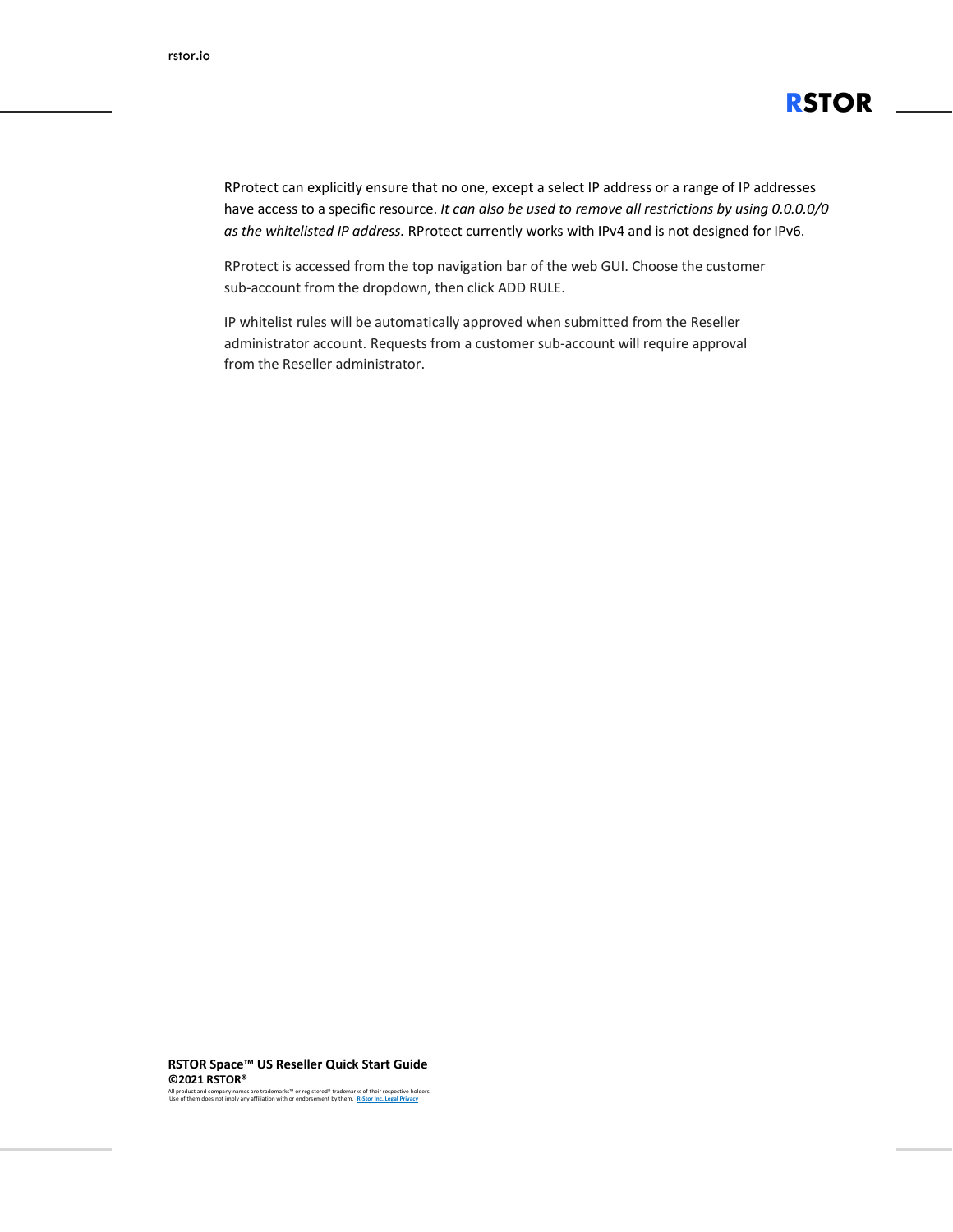

# <span id="page-5-0"></span>**3 Appendix**

### <span id="page-5-1"></span>**3.1 Statistics of Transfer**

In the RSTOR Space Reseller portal, you can display statistics of the buckets under your reseller sub-user (Customer) account along with the storage and transfer rates. It will also display a graph with the total used space (GB), number of objects stored, and egress and ingress traffic, all aggregated by day. This can give insight into when your users seem to be using the most bandwidth.

The admin can choose the date interval to display and can export the data to csv for easier processing using third-party programs.

- 1. To view the statistics for the entire reseller account, click on "Stats" in the top navigation bar.
- 2. The statistics for each customer sub-account are shown on the customer page. Scroll down the page below the account details for the statistics of that customer sub-account.

Information on how to obtain the same data in a programmatic way is available in the API documentation.

#### <span id="page-5-2"></span>**3.2 Support**

Through the RSTOR Space portal, you can receive further support through the support tab, then clicking on "READ MORE" for API documentation, or "CONTACT US" to open a support ticket or check our knowledge base.

#### <span id="page-5-3"></span>**3.3 Troubleshooting**

The following are some troubleshooting tips for the most common problems we have encountered. Please contact your account team for additional assistance.

- a. If you are unable to connect to the RSTOR Space web portal using the password reset URL provided with your credentials, please contact RSTOR for a new reset URL. There is a time limit in which these URLs are able to be used.
- b. If you have obtained a new password reset URL and are still unable to connect to the RSTOR Space web portal, please make note of the error you are receiving.
	- a. "invalid Account, E-mail address or Password" check these match the credentials you were sent. The account name is not the same as the e-mail address.